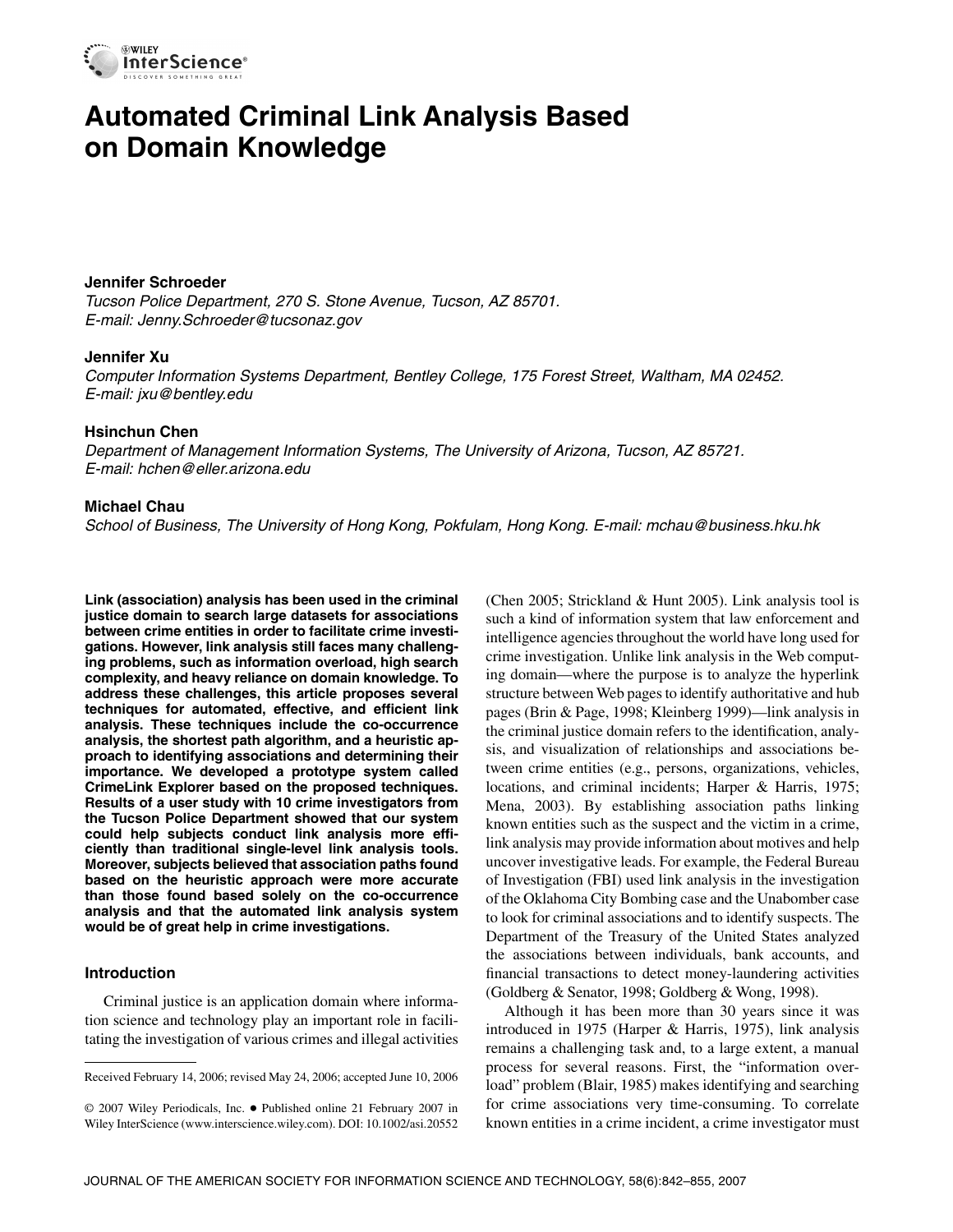manually search for associations by examining a large number of documents. The documents may range from structured database records of crime incidents to unstructured report narratives. The process is similar to a breadth-first search in which a search tree rooted at one of the known entities is expanded level-by-level down to other known entities. For example, to find an association path between two known entities *A* and *B*, a crime investigator first retrieves all documents containing one known entity, *A*, and looks for other entities that appear in these documents that contain *A*. These newly discovered entities are linked to *A* and the search tree is expanded to level one. If level one does not contain entity *B*, the investigator must retrieve and read more documents to expand the search tree by searching for entities associated with the level one entities. The search tree will be progressively expanded until a path connecting *A* and *B* is found. Each expansion in this process entails the investigator examining one or more documents and thus consumes much investigative time and effort.

Second, high branching factors (the number of direct associations an entity has) can increase the complexity of association path search dramatically during link analysis (Jensen, 1998). A high branching factor can lead to a large number of associations that need to be evaluated when the crime entities of interest are not directly associated. In a breadth-first search of depth four; for instance, an average branching factor of seven can result in 2,401 associations that need to be evaluated. In practice, the branching factors can be much higher for criminals who have repeated police contacts and arrests. These criminals have committed many crimes involving many people and have a large number of associations. The branching factor can be further inflated if associations with many entity types (e.g., addresses, organizations, property, or vehicles) are considered.

Moreover, the purpose of association path search is to find paths that contain important links between crime entities and can help uncover investigative leads. However, paths found using a breadth-first search may not necessarily be useful. The paths may contain trivial, unimportant links or too many intermediate links. A simple breadth-first search cannot guarantee that shorter paths containing important associations can be found.

Finally, link analysis relies heavily on crime investigators' domain knowledge and experience, making it difficult to automate. Specifically, investigators must be able to determine whether an association between two crime entities is important for uncovering investigative leads. By reading incident report narratives, an investigator often can tell whether the association in question actually exists and how strong the association is. However, structured crime incident reports provide only limited information about an incident, such as the time, location, persons, and crime type, and do not indicate explicitly the existence of an association, let alone the strength of the association. With limited information, investigators' domain knowledge and experience play a key role in judging the importance of an association. For example, whether two persons who are involved in the same

crime have a strong relationship can depend on the type of crime. In homicide crimes, the suspect and the victim often know each other well or are at least acquaintances. In contrast, the suspect and victim in burglary cases often are not known to each other. Such heuristics are tacit knowledge that resides in crime investigators' minds and is difficult to model and incorporate into automated systems.

Although some link analysis software packages are available, most of them do not help identify, search, and analyze associations beyond simple visualization of crime associations. Some tools facilitate only single-level association searches, finding only directly related entities. Because of these challenges, link analysis is considered an effective but costly analysis method and is used only in the investigation of high profile crimes. Automated, effective, and efficient link analysis techniques are needed to address the challenges and to assist crime investigation (McAndrew, 1999; Sparrow, 1991).

The goal of this article is to propose several techniques for automated link analysis: the co-occurrence analysis approach (Chen & Lynch, 1992) and a heuristic approach for the identification of associations between crime entities, and a shortest path algorithm (Dijkstra, 1959; Helgason, Kennington, & Stewart, 1993) for association path search. In particular, the heuristic approach helps incorporate crime investigators' domain knowledge into a link analysis system for judging association strength automatically.

The remainder of the article is organized as follows. We review prior literature in the Literature Review section and discuss system design in the System Design section. We present our research questions in the Research Questions section and results of a system evaluation study conducted at the Tucson Police Department (TPD) in System Evaluation section. The Conclusions and Future Work section concludes the article and suggests some future directions.

# **Literature Review**

In this section, we review prior work in association identification, knowledge engineering, and association path search. We also provide a brief review of association visualization functionality in existing link analysis tools and systems.

## *Association Identification*

Identifying crime entity associations from structured or unstructured documents is a bottleneck of link analysis. Structured documents such as crime incident records, bank accounts, and financial transaction records usually do not contain explicit information about entity associations. Unstructured documents such as police report narratives may contain various entities and implicit association information that are difficult to extract (Li & Yang, 2005; Wu & Pottenger, 2005). Prior research has proposed some approaches to help address this problem. These approaches can be roughly divided into four categories: heuristic-based, template-based, similarity-based, and statistical approaches.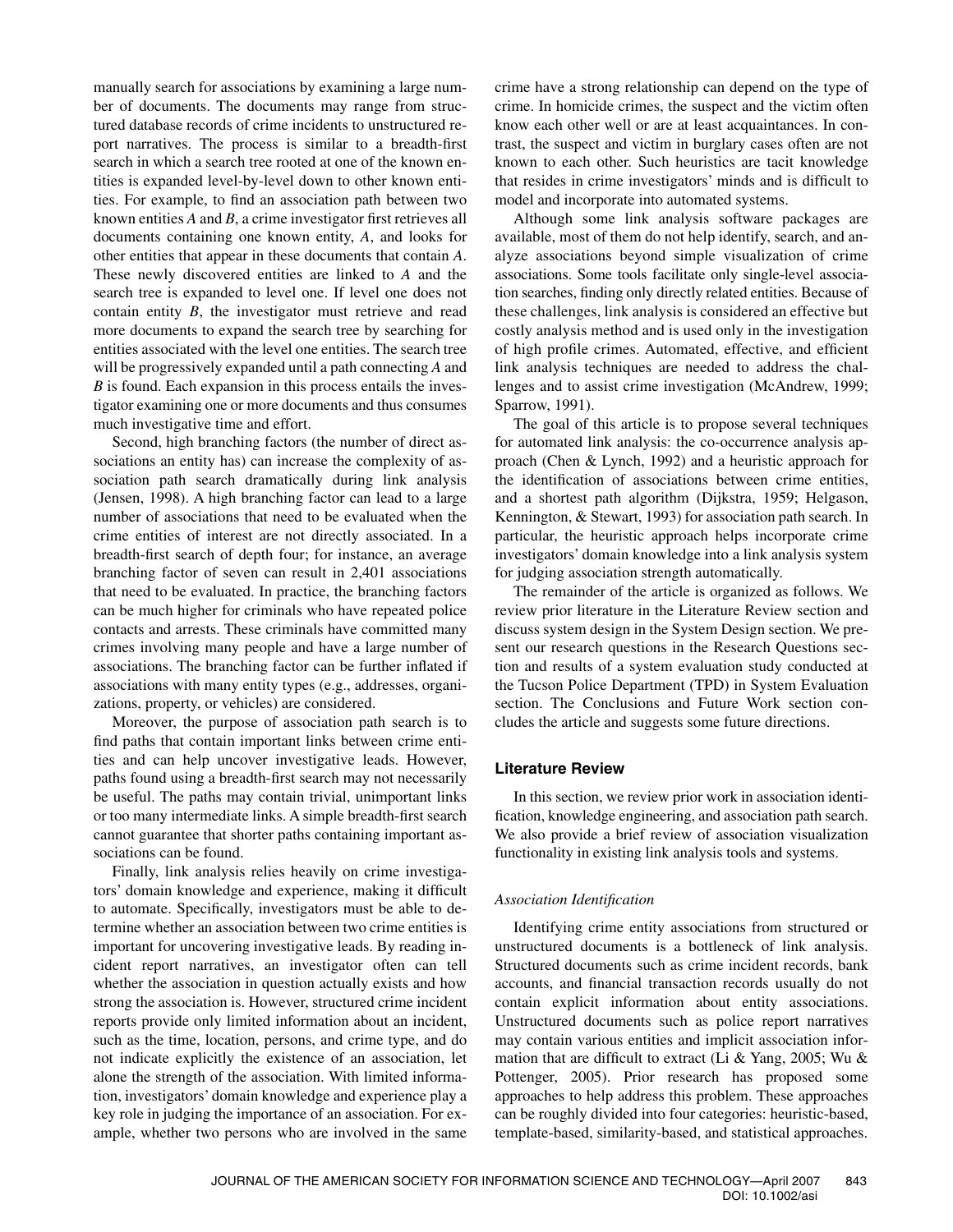Heuristic-based approaches use decision rules that human investigators employ to find associations between crime entities. For example, the FinCEN system at the U.S. Department of the Treasury forms a transactional association between two persons if one person deposits to a bank account owned by the other person (Goldberg & Senator, 1998; Goldberg & Wong, 1998). To use this approach, a large amount of knowledge engineering effort must be invested to acquire expert knowledge and heuristics. At present, this approach is used only for structured data.

Lee (1998) proposed an approach to extract association information from unstructured, textual police documents by matching phrases or sentences to predefined templates. This approach uses Natural Language Processing (NLP) techniques to first extract from a textual document all entity types (e.g., persons, properties, locations, date, and time). It then compares the phrases or sentences containing the entities to a collection of handcrafted patterns. For example, "Smith owns a Toyota Camry" can be matched to a template "<person><own><property>," which specifies an entityentity association. Because this approach depends entirely on handcrafted language rules and patterns, it is difficult to scale up and apply to new documents without matching templates.

In the similarity-based approach, the similarity (and dissimilarity) between entities and cases are used to identify data associations in law enforcement databases (Brown & Hagen, 2002; Lin & Brown, 2003). For example, a similarity score between two records can be calculated based on attributes such as hair color and body height of the suspects. The weight of each attribute can be dynamically adjusted. This method has been shown to achieve accuracy comparable to crime analysts with significant time required.

The statistical approach, such as the co-occurrence analysis approach, identifies associations between entities based on lexical statistics. The co-occurrence analysis approach was originally designed for generating thesauri from textual documents automatically by measuring the frequency that two phrases appear in the same documents (Chen & Lynch, 1992). Assuming that two entities appearing in the same documents may have an association, a nonzero cooccurrence weight can indicate the existence of an association. In addition, the higher a co-occurrence weight, the more likely it is that the two entities involved have a strong association. Because this statistical approach can process a large number of documents automatically, it can address the information overload problem fairly well and has been used to extract crime entity associations from both structured (Chen et al., 2004; Hauck, Atabakhsh, Ongvasith, Gupta, & Chen, 2002) and unstructured documents (Baldwin & Bagga, 1998; Chau, Xu, & Chen, 2002; Chen et al. 2004; Xu & Chen, 2004).

Identifying previously unknown associations among seemingly unrelated concepts, entities, and literatures from documents is not new to the information retrieval research community. Based on the analysis of MEDLINE literature, Swanson (1986) uncovered previously unknown linkages between fish oil and blood viscosity, and between blood viscosity and a disease called Raynaud's syndrome. This discovery led to a testable hypothesis that fish oil reduces blood viscosity, thereby helping to alleviate Raynaud's syndrome. Such literature-based discovery has later been partly automated by using lexical statistics (e.g., word frequency and co-occurrence weight) to guide the identification of hidden connections among medial literatures (Lindsay & Gordon, 1999; van der Eijk, van Mulligen, Kors, Mons, & van den Berg, 2004) and the search for new applications of existing technologies or solutions (Gordon, Lindsay, & Fan, 2002).

However, a drawback of automatic methods such as the similarity-based and statistical approaches is that they often do not take into account the nature of a relationship. Two persons who do not appear together frequently in the same crimes may actually be family members and have a strong relationship. Domain experts often make decisions about the importance of associations using a number of heuristics. Modeling and incorporating the heuristics into automated link analysis systems, however, requires knowledge engineering.

## *Knowledge Engineering*

Determining the importance of associations between crime entities is highly dependent on the domain knowledge and experience of crime investigators. The domain knowledge includes not only *what* factors can be used to make a judgment but also *how* to judge based on the factors (Wildemuth, 2004). In link analysis, the approaches for incorporating expert knowledge have been primarily ad-hoc. As reviewed earlier, Goldberg and Senator (1998) used a heuristic-based approach in the FinCEN system to form associations between individuals who had related transactions or shared bank accounts. These heuristics were used by investigators to manually uncover associations but were not really incorporated into the system for automated link analysis. In cases with large datasets, investigators still face the problems of information overload and high search complexity.

How to model and incorporate domain experts' tacit knowledge into automated systems has been studied extensively in the knowledge engineering discipline. Two indispensable steps of knowledge engineering are the construction of a knowledge base and the development of an inference engine (Martin & Oxman, 1988). In addition to facts, ontologies, and concepts defined in a specific domain, a knowledge base contains important decision rules and problem solving methods that domain experts use to make decisions or judgments. The inference engine consults these methods while making decisions automatically.

The decision rules or heuristics are often represented as *if-then* statements (Martin & Oxman, 1988). To acquire these decision rules, a knowledge engineer must interview or observe extensively how experts make decisions. In general, knowledge acquisition includes the identification of predictive factors or variables that can affect the outcome variable, and the collection of rules that govern the determination of outcomes based on the values of the predictive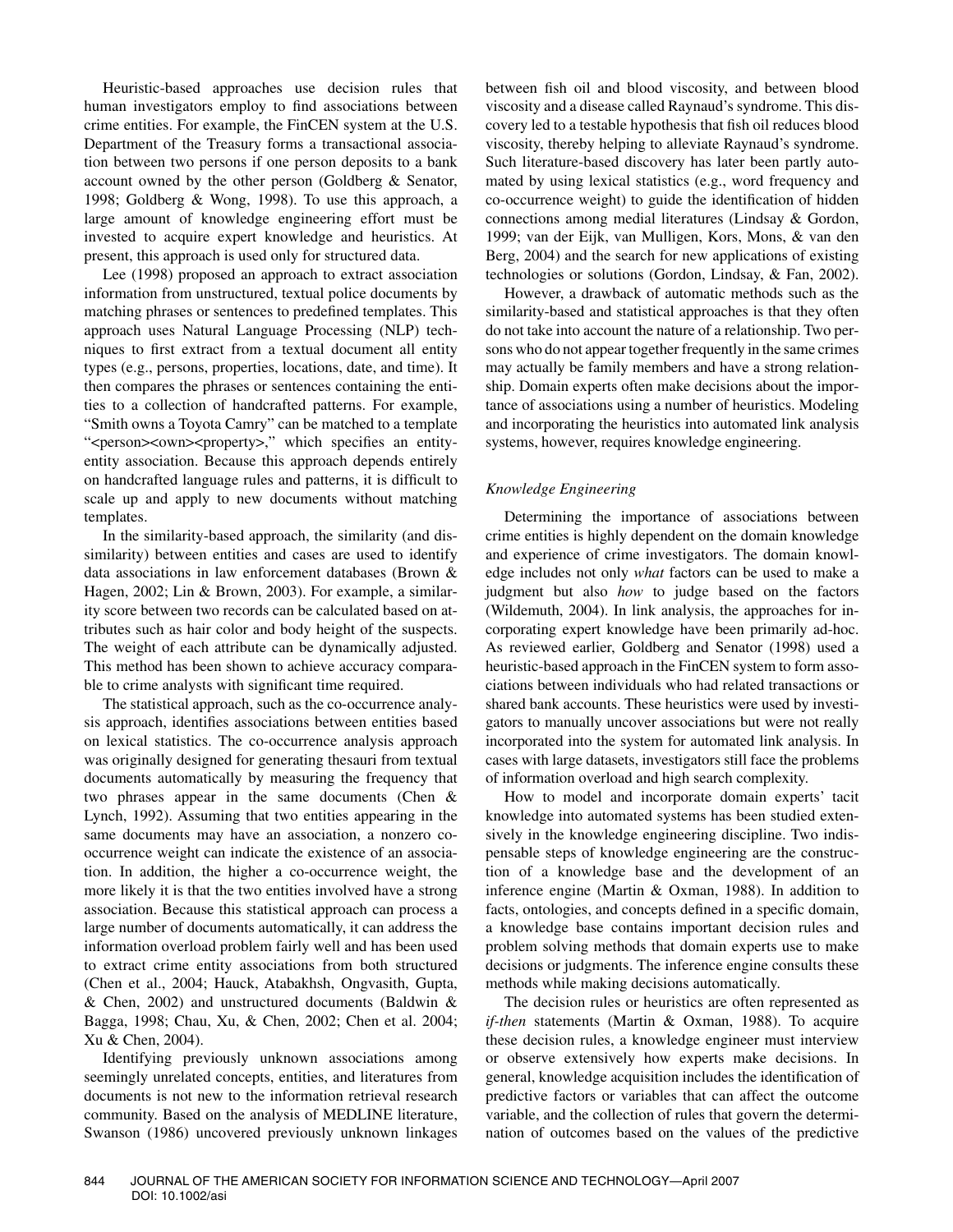variables. Many existing expert systems are built based on decision rules obtained from domain experts. Examples include factory scheduling (Fox & Smith, 1984), telephone switch maintenance (Goyal, 1985), and disease diagnosis (Shortliffe, 1976). However, knowledge acquisition is often time-consuming and difficult. A large body of research has proposed various methods to obtain decision rules automatically from data rather than consulting domain experts. Many classification methods such as ID3 (Quinlan, 1986), C4.5 (Quinlan, 1993), and neural network classifiers (Wilson & Sharda, 1994) have been applied in this line of research (Badiru & Cheung, 2002).

In situations where experts must deal with uncertainty, a rule may be associated with a confidence factor or a probability. One of the *reasoning-with-uncertainty* methods is Bayesian belief network (Heckerman, 1999). It has been found that the decision processes of experts in some situations, such as auditors' assessment of a bank's financial health, can be modeled as a belief network (Sarkar & Sriram, 2001). A belief network is a probability network with a node representing an outcome variable or a predictive variable that can affect the outcome. Links between these variables specify the dependency relationships (Heckerman, 1999). For example, an auditor's belief network may consist of an outcome variable, bank failure, and a set of predictive variables such as Return on Assets (ROA), Return on Equity (ROE), and other financial ratios (Sarkar & Sriram, 2001). Based on Bayesian rules and conditional independence, the probability of a specific outcome value o*<sup>i</sup>* can be viewed as being dependent on the values of predictive variables (Langley & Sage, 1994). An advantage of Bayesian belief network is its ability to express experts' prior knowledge as a network associated with initial conditional probability distributions, which may later be revised based on new data (Heckerman 1999).

## *Association Path Search*

Association paths between entities that are not directly connected may contain multiple, intermediate links. Literaturebased discovery systems usually help users find such paths by progressively expanding the level of the source entity to multiple levels (Gordon et al., 2002; Lindsay & Gordon, 1999; Swanson & Smalheiser, 1997), similar to a breadth-first search. The result can be multiple paths leading from the source entity to the target entity (Das-Veves, Fox, & Yu, 2005).

In some domains such as the medical domain, longer paths containing many intermediate entities may be as important as shorter paths because they both provide the relationships between the source and the target. In the crime investigation domain, shorter association paths often are more likely to uncover investigative leads because they provide the most direct way to link two entities. Manually searching for the shortest association path may cost much time because of the information overload problem and high branching factors of entities. Some link analysis tools allow for "single-level" or direct association searches. The Watson system (Anderson, Arbetter,

Benawides, & Longmore-Etheridge, 1994) can identify possible links and associations between entities by querying databases. Given a specific entity such as a person's name, Watson can automatically form a database query to search for other related records. The related records found are linked to the given entity and the result is presented in a link chart. The COPLINK Detect system (Chen et al., 2004; Hauck et al., 2002) can also find direct associations between entities if they appear in the same documents. However, neither the Watson nor COPLINK Detect system facilitates the search for association paths consisting of multiple hidden, intermediate links.

Researchers have proposed employing shortest path algorithms to find crime entity association paths of multiple levels. The Link Discovery Tool uses shortest path algorithms to search for the associations between two individuals that appear at the surface to be unrelated (Horn, Birdwell, & Leedy, 1997). Xu and Chen (2004) compared shortest path algorithms and the breadth-first search algorithm in terms of their abilities to find the strongest association paths in criminal networks. The results show that the paths identified by the shortest path algorithms are more useful for generating investigative leads than those identified by the breadth-first search algorithm.

Given a graph consisting of nodes and links, shortest path algorithms can find optimal paths between any pair of nodes in the graph. The Dijkstra algorithm is the classical method for computing the shortest paths from a single source node to every other node in a weighted graph (Dijkstra, 1959; Helgason et al., 1993). Most other algorithms for solving shortest path problems are based on the Dijkstra algorithm but have improved data structures for implementation (Evans & Minieka, 1992).

## *Association Visualization*

Most existing link analysis tools provide an association visualization function. The first link analysis tool is the Anacapa charting system designed to help investigators analyze relationships among a set of directly related people such as members from a gang (Harper & Harris, 1975). With this approach, an investigator first reads various documents to identify relationships between crime entities under study. The results are then assembled into an association matrix in which rows or columns represent individuals. The investigators can draw a link chart based on the association matrix in order to discover new investigative directions or confirm initial suspicions about specific suspects (Sparrow, 1991). Since the Anacapa charting approach was introduced, it has been used widely in all levels of law enforcement and intelligence agencies and has been shown to be very useful in crime investigation. However, this approach is manual in nature and depends on human investigators to identify and chart crime associations. It offers little help in addressing the information overload problem facing link analysis.

Recent years have seen the emergence of many commercial software packages for link visualization such as Analyst's Notebook, Netmap, Crime Link, Orion, and VisuaLink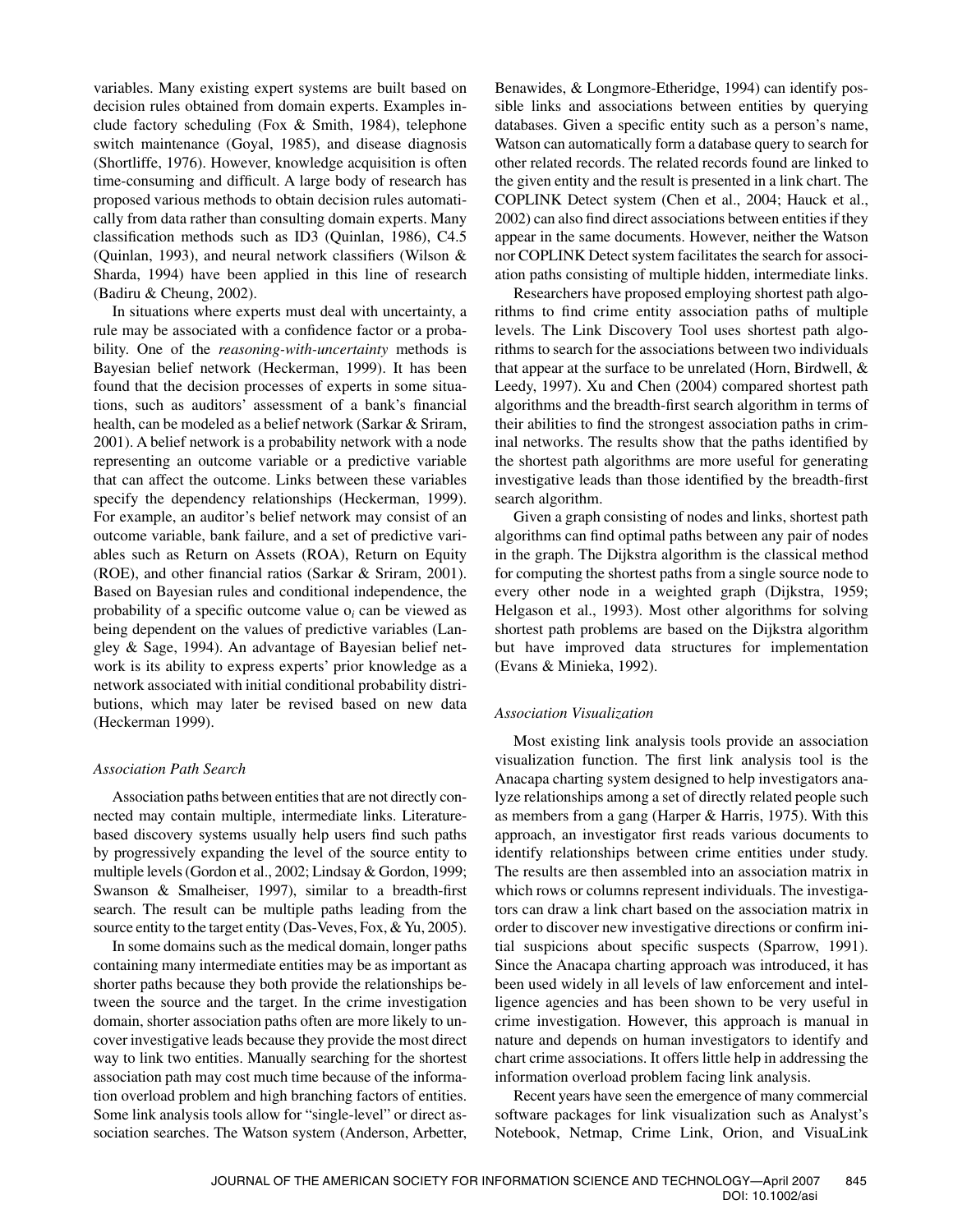TABLE 1. Features of existing link analysis tools and systems.

| Association<br>Association<br>visualization<br>path search |
|------------------------------------------------------------|
| Single level<br>No                                         |
| Single level<br>Yes                                        |
| Single level<br>Yes                                        |
| Multiple level, shortest path<br>Yes                       |
| Single level<br>Yes                                        |
|                                                            |

(Mena, 2003). Most of these software packages provide automatic charting and graph layout features to facilitate the visualization of associations between crime entities. Analyst's Notebook, for example, allows a user to create different icons for different types of entities and draw lines to connect related entities. Netmap and VisuaLink can automatically generate a link chart based on input association data. Specifically, Netmap arranges all entities on the peripheral of a circle and uses different colors to represent different types of entities. Straight lines are used to represent the associations between entities. VisuaLink can present entities and their associations in various forms such as circular layout, column layout, and network layout.

These tools have advanced association visualization functionality and can help investigators or analysts to organize and present their analysis results. Some of the tools can even incorporate audio or video files in link charts. However, all these software packages require that entity association information be entered into the system or contained in input data files. They do not address the challenges of association identification, search, and analysis caused by information overload and high branching factors. Table 1 summarizes the functionality of current link analysis tools and systems.

In summary, prior work in link analysis has proposed some approaches to addressing the challenges. However, link analysis remains a difficult problem for crime investigators. In the next section we propose several link analysis techniques and present the design of our automated link analysis system, CrimeLink Explorer, to address some of these problems.

# **System Design**

In our design, we use both co-occurrence analysis and a heuristic approach to identify crime entity associations and to determine the association importance. The co-occurrence analysis estimates the likelihood of a strong association between two crime entities based on the co-occurrence weight. The heuristic approach, on the other hand, uses domain knowledge collected from experts to make inferences about the conditional probability of a strong association. To facilitate association path search, we use Dijkstra's shortest path algorithm to find paths that may consist of hidden, intermediate entities and that are most likely to provide the relationship chain between known entities to uncover investigative leads.



FIG. 1. System architecture.

We designed and implemented a system called CrimeLink Explorer based on a set of structured crime incident data extracted from the Tucson Police Department (TPD) Records Management System. The current version of the system focuses only on associations between persons and does not include other entity types such as location or vehicle. A graphical user interface was developed to allow users to search and visualize association paths. Figure 1 illustrates the system architecture.

## *Crime Incident Reports*

Structured crime incident reports stored in law enforcement databases are a major source of information about both criminal and non-criminal incidents over extended time periods. Incident reports may document serious crimes, such as homicides and robberies, or trivial incidents such as suspicious activity calls or neighbor disputes. Although not as damaging as serious crimes, trivial incidents may provide important information about associations that can later be used to solve serious crimes.

Each crime incident report contains basic information about a case such as date, time, location, persons, role of each person (e.g., victim, suspect, arrestee, and witness), and properties (e.g., weapons and stolen items). Each crime incident is classified as a specific type (e.g., homicide, aggravated assault, robbery, fraud, auto theft, sexual assault, among others) based on the Uniform Crime Reporting (UCR) code that has been the national standard for case classification and crime reporting since 1930. A four-digit UCR code can include more detailed information than a general crime type description. For example, UCR codes 0401, 0402, 0403, and 0413 respectively specify "Aggravated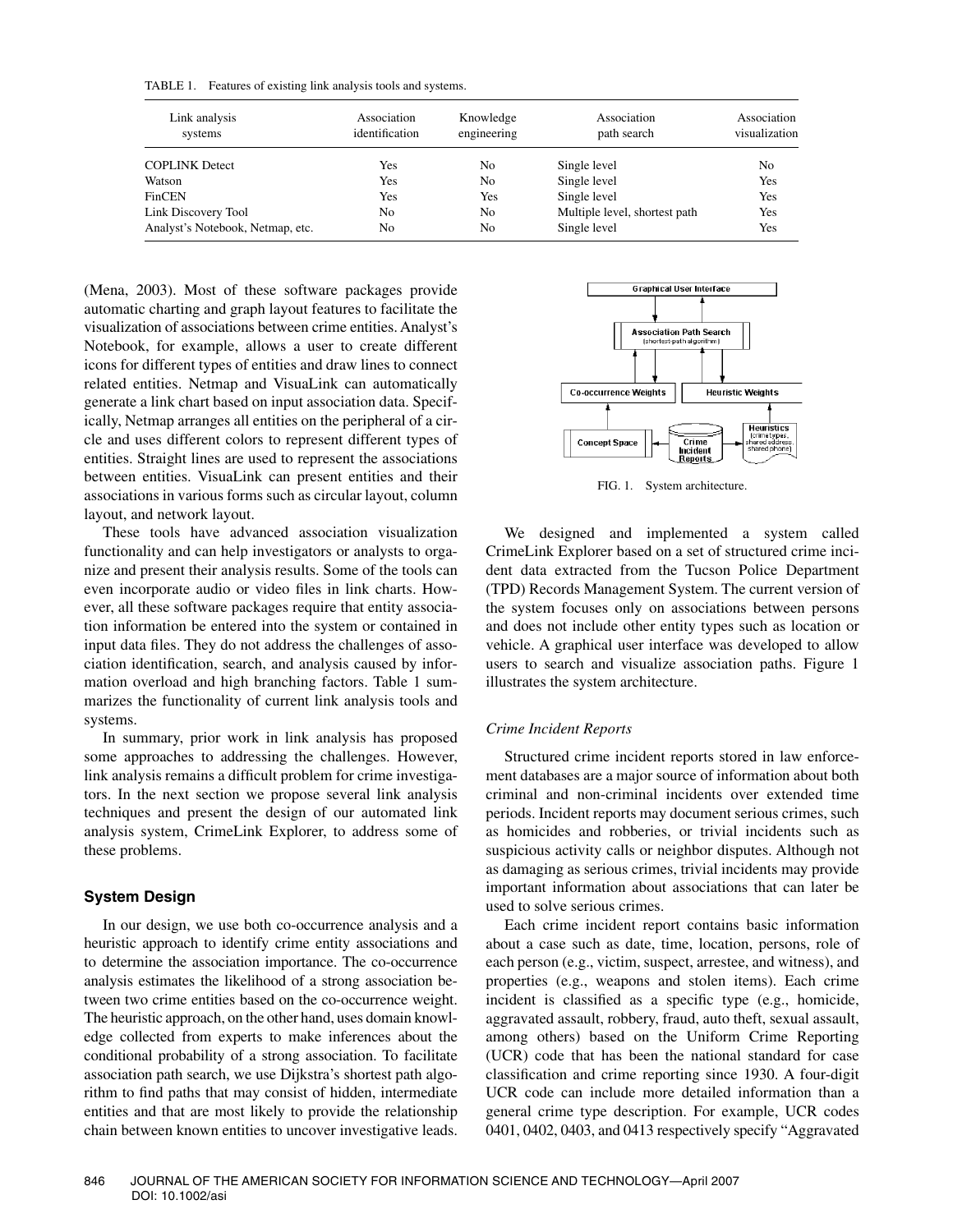Assault Officer–serious", "Aggravated Assault Officer–not serious", "Aggravated Assault Other", and "Aggravated Assault Other–Domestic Violence" under the "Aggravated Assault" type. The UCR reporting standard is gradually being replaced by the National Incident-Based Reporting System (NIBRS; Federal Bureau of Investigation 1992). NIBRS captures specific information about the nature of relationships between persons involved in an incident, which may significantly reduce the difficulty of association identification. However, the majority of law enforcement agencies, including TPD, are still using UCR for crime reporting, thus the data in our research does not have explicit information about criminal associations. In addition to incident reports, our data set also contains information about all persons that have been involved in at least one crime incident.

These incident report records and person information are the data source for automated link analysis in this research. Because no explicit information about criminal associations is available in the structured incident data and person data, we use two different approaches, the co-occurrence analysis approach and the heuristic approach, to identify and estimate the importance of criminal associations.

## *Co-Occurrence Analysis*

Originally designed for automatic thesaurus creation, cooccurrence analysis computes a co-occurrence weight between two phrases, i.e., the frequency that the two phrases appear together in the same document (Chen & Lynch, 1992):

$$
W_{jk} = \frac{\sum_{i=1}^{n} d_{ijk}}{\sum_{i=1}^{n} d_{ij}} \tag{1}
$$

$$
W_{kj} = \frac{\sum_{i=1}^{n} d_{ijk}}{\sum_{i=1}^{n} d_{ik}} \tag{2}
$$

The resulting co-occurrence weights are asymmetric, i.e., the co-occurrence weight from phrase *j* to  $k$ ,  $W_{jk}$ , may not be the same as the co-occurrence weight from phrase  $k$  to  $j$ ,  $W_{ki}$ . In equations (1) and (2),  $d_{ij}$  indicates whether phrase *j* appears in document *i*, *dik* indicates whether phrase *k* appears in document *i*, and *dijk* indicates both phrases *j* and *k* are in document *i*. In this research, we took the average of *Wjk* and  $W_{kj}$  for the symmetric co-occurrence weight between phrase *j* and *k*.

To apply co-occurrence analysis to criminal association identification, we treated each incident report as a document and each person name as a phrase. We then calculated the co-occurrence weights based on the frequency that two persons appeared together in the same crime incidents and used the co-occurrence weight to represent the strength of an association.

More formally, the criminal association can be modeled as a weighted, undirected graph  $G = (V, E)$  with weight function  $w$ , where  $V$  is the set of nodes and  $E$  is the set of edges in the graph. A node  $v \in V$  represents a person identified in

the incident reports. An edge  $(u, v) \in E$  represents a nonzero co-occurrence weight between the nodes *u* and *v*. In other words, an edge  $(u, v) \in E$  if and only if the two persons *u* and *v* co-occurred in at least one incident report. The weight function w:  $E \rightarrow \mathbf{R}$  can then be defined based on the co-occurrence weight:

$$
w(u, v) = \frac{W_{uv} + W_{vu}}{2} \text{ for all } (u, v) \in E
$$
 (3)

One limitation of the co-occurrence is that a nonzero weight may result by coincidence. An example is a burglary case in which the victim and the suspect appear together but they may have never met. Moreover, in previous studies cooccurrence weights have been found to be of only minor value when subjected to user evaluation. They were shown to be different from investigators' assessments of the strength of criminal associations and were often ignored. Thus, we chose to incorporate heuristics used by crime investigators into our automated link analysis system.

#### *Heuristic Approach*

To make a judgment about whether an association is important or strong enough for uncovering investigative leads, crime investigators often use many heuristics based on their experience and knowledge. We interviewed seven crime analysts, two crime intelligence officers, and one police detective sergeant at TPD in order to collect these heuristics for knowledge engineering purposes. The interviewees have been serving in law enforcement for an average of 18 years and they specialize in the investigation of one or more types of crimes, including homicide, aggravated assault, robbery, fraud, auto theft, sexual assault, child sexual abuse, and domestic violence. The total number of crime types considered in our research (based on the four-digit UCR classification code) is 132.

Based on the interviews, we identified three factors which investigators considered while making judgments and the decision rules they used to make judgments.

*Sharing addresses or telephone numbers.* When two persons have the same home address or phone number, they may be family members, roommates, close friends, or in other close relationships. Therefore, two persons sharing an address or phone number for a period of time can indicate a strong relationship. However, addresses and phone numbers recorded in police databases are often subject to errors such as data entry error and criminal identity deception. As a result, shared addresses and phone numbers are not always reliable. Taking into consideration this data-quality problem, investigators assigned 15% probability to this factor. Representing the strength of an association as the outcome variable *O* and "two persons have a shared address or phone number" as variable  $X_1$ , this probability is formulated as *P*( $O =$  strong |  $X_1 =$  true) = 0.15.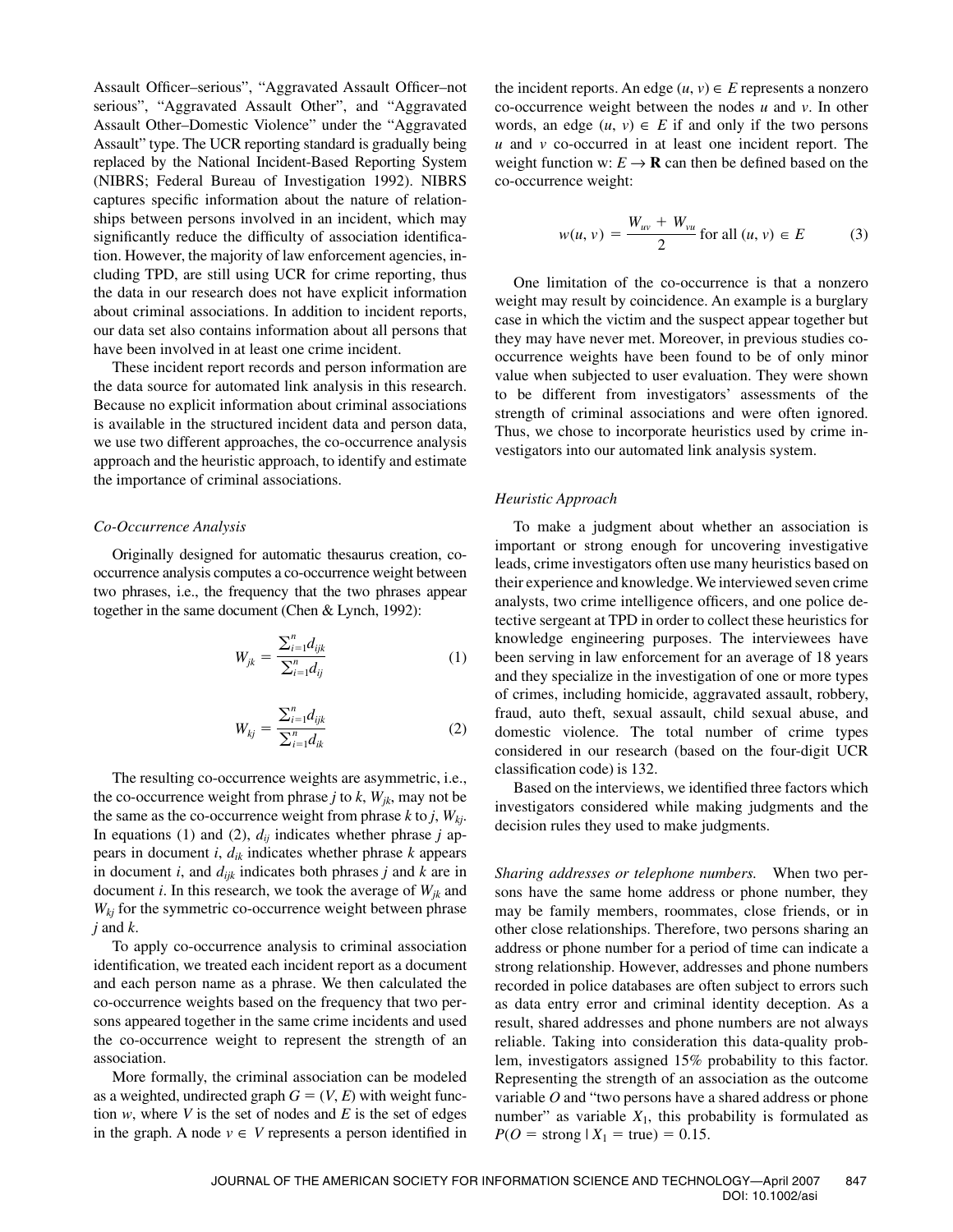TABLE 2. Probability of strong relationship in a victim-suspect pair for some crime types

| UCR | Description               | Probability |  |
|-----|---------------------------|-------------|--|
| 101 | Homicide                  | 97%         |  |
| 102 | Manslaughter              | 80%         |  |
| 201 | Rape female               | 70%         |  |
| 202 | Rape male                 | 70%         |  |
| 203 | Attempted rape            | 70%         |  |
| 301 | Highway robbery           | 2%          |  |
| 302 | Commercial house robbery  | 2%          |  |
| 303 | Service station robbery   | 2%          |  |
| 304 | Convenience store robbery | 2%          |  |
| 305 | Residence robbery         | 5%          |  |
| 306 | Bank robbery              | $1\%$       |  |
| 307 | Misc robbery              | 2%          |  |

*Person role combined with crime type.* Persons involved in a crime may take different roles: Suspect, Arrestee, Victim, Witness, and Other. All of the crime investigators agreed that most co-arrestees or suspects in an incident had a strong association. Other role pairs, however, varied considerably depending on the type of crime. We collected investigators' probability estimate of each role pair and crime type combination based on investigators' estimation of the strength of the association occurring for that role pair and crime type out of every 100 incidents. For instance, the homicide detective sergeant estimated that about 97 out of 100 homicide incidents included a victim and a suspect who knew each other well or were at least acquaintances. Thus, the corresponding probability for victim-suspect pair in homicide crimes was set to be 97%. Representing the role pair and crime type combination variable as  $X_2$ , this means  $P(O = \text{strong} \mid X_2 = \text{victim} \cdot \cdot)$ suspect in homicide)  $= 0.97$ .

We constructed a probability distribution table for all the probabilities conditional on role pair and crime type combination. The resulting distribution table covers all major role pairs, except for arrestee-arrestee and suspect-suspect pairs, across the 132 crime types we selected. (The two excluded role pairs were recorded in a separate table because their conditional probability for a strong association was assigned 0.99 regardless of crime type.)

Part of the probability table is shown in Table 2. The table shows the UCR codes, the description of crime types, and the associated probabilities of a strong relationship in a victimsuspect role pair in different types of crimes. As can be seen, even for the same role pair the probability of a strong relationship between two persons still varies considerably. For example, for crime types such as homicide, manslaughter, and rape, it is often likely that the suspect and the victim know each other or are acquaintances. Therefore, investigators assigned a high probability to such types of crimes. On the other hand, in crime types such as highway robbery or other types of robbery, the suspects often choose victims at random and it is quite unlikely that the suspect and the victim have a strong relationship.

*Repeated co-occurrences in crime incidents.* When two persons appear together in multiple incidents, the likelihood of a strong relationship between the two persons is high even if other information does not indicate the existence of a strong relationship. This is the same as the rationale behind the co-occurrence analysis approach. However, because previous user studies have shown that crime investigators do not agree on co-occurrence weights, we estimated the strength of an association resulting from multiple cooccurrences in incidents based on an empirically derived probability distribution.

We obtained the empirical distribution by analyzing a random sample of 40 incident reports of various crime types and counting the number of times each pair of persons cooccurred. We read supporting narrative reports for each incident to determine whether an association was actually a strong relationship such as kinship, close friendship, co-workers, etc. We found that the more times two persons appeared together, the higher the likelihood that they were involved in family related crimes, i.e., the two persons were family members. For example, in 21 out of 40 incidents containing persons who appeared together four times, 15 were domestic violence incidents, custodial interference, or family fights, and the other six were court-ordered enforcements or civil matters that were often related to domestic situations.

Based on our analysis, we constructed the probability distribution by assigning 1% to a single co-occurrence, indicating that it could be completely random with no other facts to support a stronger association. From two to three co-occurrences the probability increased rapidly. The probability distribution above four exceeded 99%, so all pairs of subjects who cooccur four or more times were given a probability of 100%. Figure 2 shows this empirically derived probability distribution of  $P(O = \text{strong} | X_3 = x)$ , where  $X_3$  is the co-occurrence count which may take on any positive integer value.

These three factors were considered the most important by all investigators we interviewed. Some investigators also mentioned other factors, such as shared vehicles and weapons, which they might consider during judgment. To limit the scope of our research we did not consider those factors.

Based on graph theory, we can also represent the criminal network using a weighted, undirected graph  $G = (V, E)$  with



FIG. 2. Association probability distribution vs. the number of cooccurrences.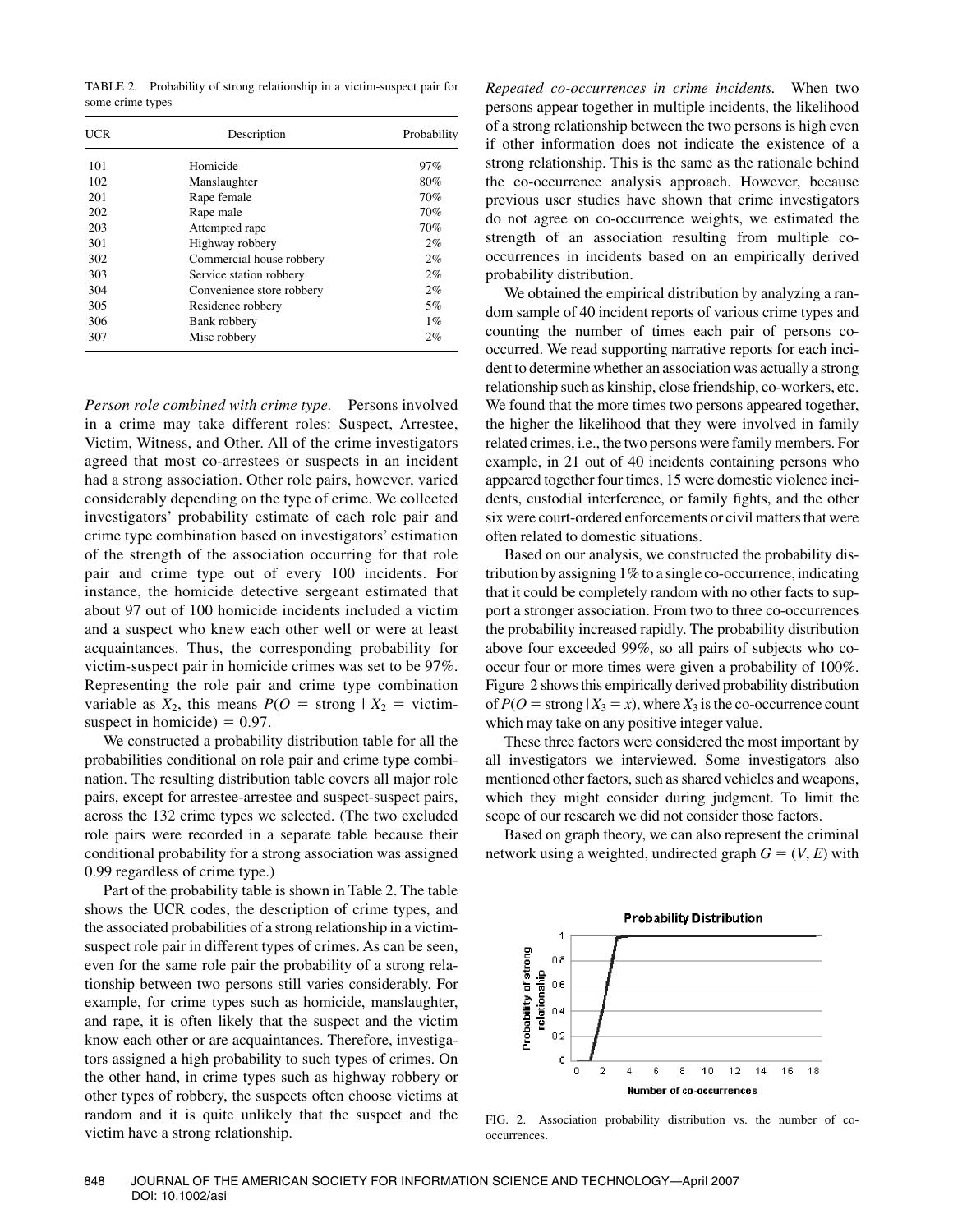weight function  $w$ , where  $V$  is the set of nodes and  $E$  is the set of edges in the graph. A node  $v \in V$  represents a person identified in the reports and an edge  $(u, v) \in E$  represents a nonzero heuristic weight between the nodes *u* and *v*. The weight function *w*:  $E \rightarrow \mathbf{R}$  can then be defined based on the probabilities discussed above:

$$
w(u, v) = P(O = \text{strong} \mid u, v) \text{ for all } (u, v) \in E \quad (4)
$$

#### *Association Path Search*

We used Dijkstra's shortest path algorithm (Dijkstra, 1959) to find the strongest association paths between two or more known criminals. The original Dijkstra algorithm finds the shortest paths from a single source node to all the other nodes in a graph. It works by maintaining a shortest path tree *T* rooted at a source node, say *s*. *T* contains nodes whose shortest distance from *s* is already known. Initially, *T* contains only *s*. At each step, we select from the candidate set a node with the minimum distance to *s* and add this node to *T*. Once *T* includes all nodes in the graph, the shortest paths from the source node *s* to all the other nodes have been found.

To apply the shortest path algorithm for finding the strongest paths, we had to address two representation problems. First, in contrast with the traditional shortest path algorithm, a high weight (strong association) is preferred to a low weight in our criminal association network. Second, the strength of an association path between two nodes should be calculated as the product of the weights of all edges in the path rather than the sum of the weights. The reason for this is that a link weight should be treated as a probability measure, which indicates how likely it is that two nodes are related. In general, the probability of a set of mutually independent events occurring together is the product of the probabilities of the individual events. If two nodes are connected by a path consisting of a sequence of edges, the strength of the association between these two nodes should be the product of the weights of these intermediate links.

To address these problems, we used the logarithmic transformation on the path weights (co-occurrence weights based on equation (3) or heuristic weights based on equation (4)) to represent the "distance" between each node (Xu & Chen, 2004). The transformed weight was calculated as follows:

$$
d(u, v) = -\ln(w(u, v))\tag{5}
$$

where  $w(u, v)$  is the association weight and  $d(u, v)$  is the transformed weight for an edge (*u*, *v*).

Given this transformation, we postulate the following axioms:

Axiom 1: All link weights in the new graph are nonnegative numbers.

Axiom 2: A lower link weight in the new graph corresponds with a higher link weight in the original network.

Axiom 3: The shortest path (using summation of link weights) between a pair of nodes in the new graph generates a path with the maximum link weight product among all the alternative paths between these two nodes in the original network.

The proofs of these axioms are fairly straightforward. Readers are referred to (Xu & Chen, 2004) for the complete proofs. Axiom 1 guarantees that the transformed graph does not contain negative-weight links, which is a necessary condition for the shortest path algorithms (Evans & Minieka, 1992). Axioms (2) and (3), respectively, address the two representation problems discussed earlier. Therefore, with such a transformation, we are able to use conventional shortest path algorithms to identify the strongest associations between a pair of nodes or entities in a criminal network.

Following the transformation, we can formulate our problem as follows: Given a graph  $G = (V, E)$  that represents a criminal network, find the strongest association paths between two or more criminals in the network. As discussed above, the overall weight of a strong path should be the product of the weights of all intermediate links on the path. In other words, given two nodes *s* and *t*, we would like to find an acyclic subset  $S = \{(s, v_1), (v_1, v_2), \dots, (v_i, t)\} \subseteq E$  that connects *s* and *t* such that the association  $\Pi_{(u, v) \in S}$  ( $d(u, v)$ ) is maximized.

With minor modifications, we used Dijkstra's algorithm to compute the shortest paths from a single source node to a set of specified nodes (instead of all nodes) in the graph. This reduced the processing time and made the algorithm more efficient (Xu & Chen, 2004).

#### *User Interface*

A graphical user interface was implemented to allow a user to interact with the system. Figure 3 (a) shows the user interface after the user conducted a search for association paths among three persons.<sup>1</sup> The user entered the names of interest in the text field at the right-hand side and then pressed the search button. The system conducted the shortest path search based on either the co-occurrence weights or heuristic weights depending on the user's choice. The user could then visualize the association paths on the link chart at the left-hand side. Each node on this chart represents a person labeled by the person's name. A straight line between two nodes indicates that the two persons are associated. The thickness of the line is proportional to the association weight. Considering the fact that alternative paths other than the shortest may also exist between two nodes, the system allows user to expand a node (by rightclicking on it) in order to manually explore and construct other paths.

<sup>&</sup>lt;sup>1</sup>All names and information used in the example have been scrubbed for confidentiality.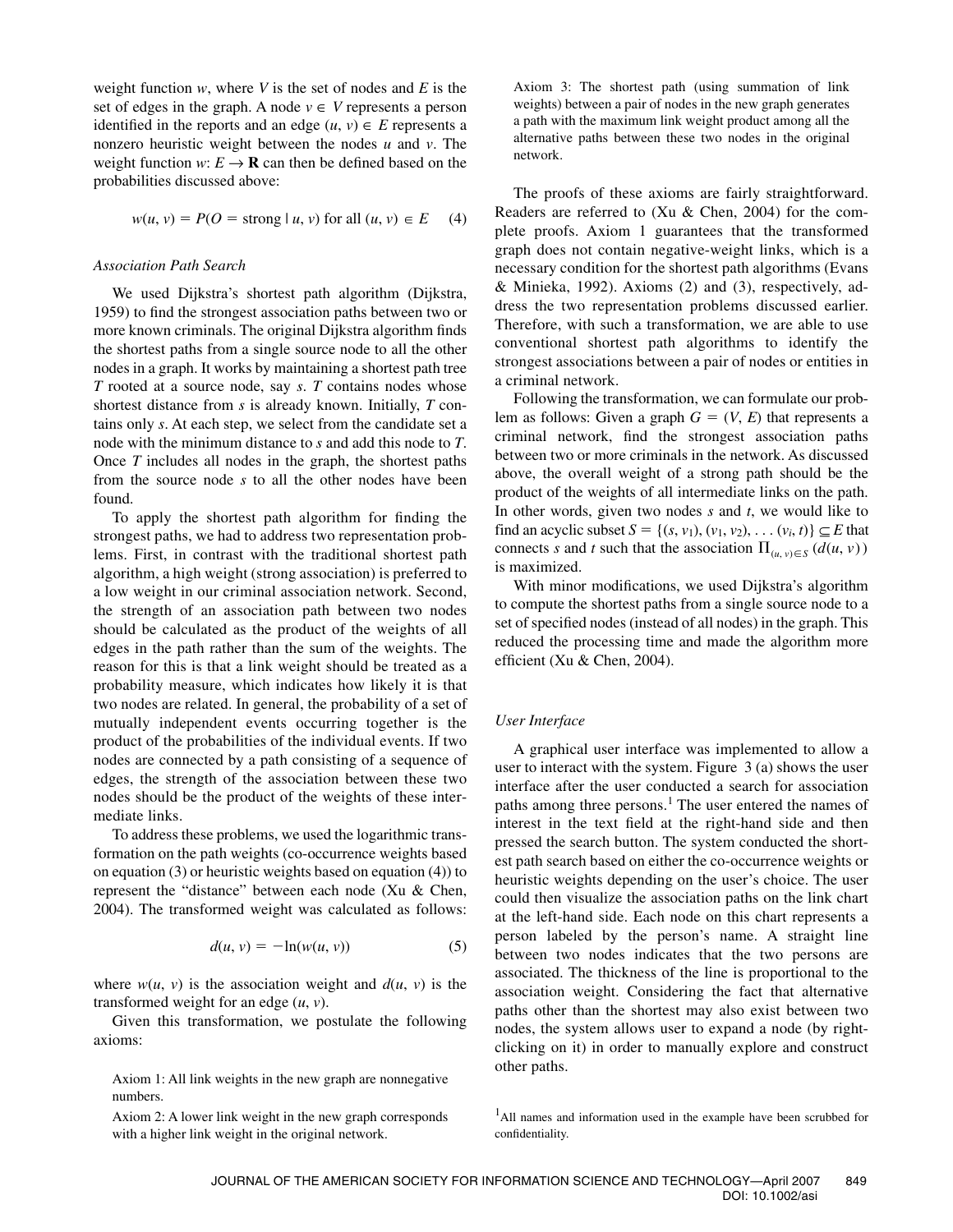

FIG. 3. Graphical user interface of the CrimeLink Explorer system: (a) the user performs a search on three persons; (b) the user looks for additional information about "Henry Michael L"; (c) the user investigates the association between "Henry Michael L" and "Garcia David D"; (d) the user filters out lowweight associations in the display.

To see additional information (e.g., sex, date of birth, and social security number) about a person, the user can click on the corresponding node. In our example, suppose the user was interested in the person Henry Michael L. The user could then click on this person's name and see his personal details, such as date of birth, social security number, and gender (see Figure 3(b)). The user would like to further investigate this person and noticed that there was a strong relationship between him and Garcia David D (as indicated by the thick line between the two persons on the graph). To see the details of their relationship, the user could also doubleclick on the link between these two persons to see their association information, including the history of all the past incidents the two persons were involved in together, whether they had shared phone numbers or addresses, and the association weight assigned by the system (see Figure 3(c)). In our example, the two persons did share the same phone number but not the same address. The association weight was 99, which was a high weight.

The bottom panel of the interface allowed the user to set a limit on the number of intermediate links on a path. If the shortest path algorithm could not find a path within the chosen limit number of links between the search targets, the system would indicate that there was no significant path found. The user could also filter out unimportant associations from the link chart by adjusting the slider at the bottom panel (see Figure 3(d)). In the example, the user set the filter to 25, so only links with a link weight of 25 or stronger were shown.

# **Research Questions**

As discussed earlier, with the increasing amount of information available to crime investigators, the information overload problem in crime analysis remains an urgent issue to be resolved. Although various link analysis tools exist, finding the indirect associations between persons involved in a crime is still a difficult and time-consuming task. In this research we aimed to study the following research questions:

- Does the proposed automated link analysis approach help address the challenges of link analysis in the law enforcement domain?
- Does the multilevel search based on shortest path algorithm help users identify associations between persons more efficiently?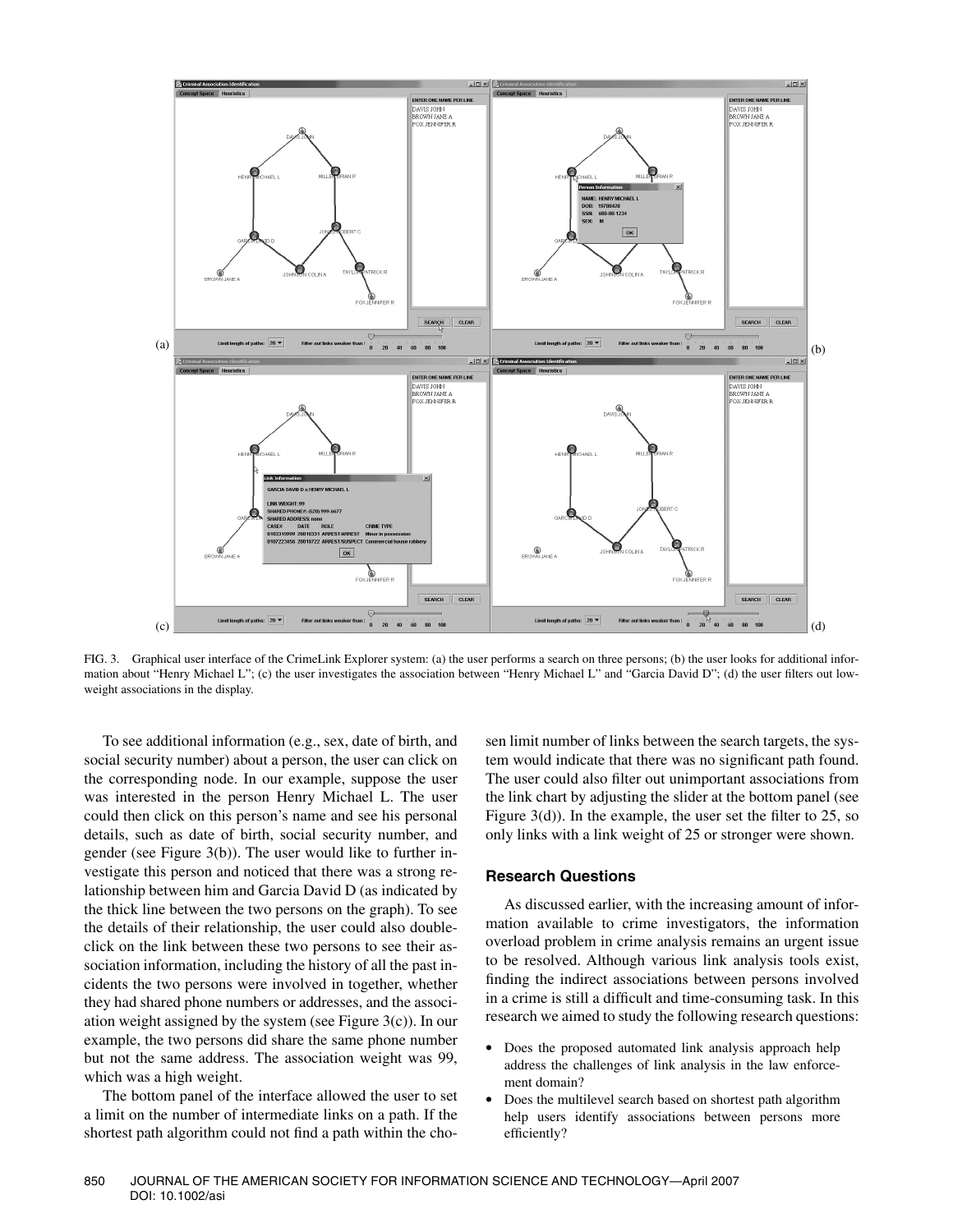• Does the knowledge engineering approach that incorporates heuristics (human knowledge) into the analysis improve the users' performance in crime investigation?

# **System Evaluation**

Attempting to answer the above questions, we conducted a user study at TPD with ten crime investigators participating. In this section we describe the study in detail and discuss our findings.

# *Experimental Design*

*Dataset.* When extracting the dataset to use in the experiment, we considered two factors: The dataset must contain (a) real data so that crime investigators would be engaged and interested in the results and (b) sufficient amounts of data for association paths between a reasonable number of subjects to exist. Based on these considerations, we extracted approximately 20 months of incident reports from the TPD database. The resulting dataset contained 239,780 incident reports in which 229,938 persons were involved. Information for each person, such as age, gender, race, address, and phone numbers, was also extracted. The total number of associations among these persons was 207,907. The average branching factor was 0.9, and the maximum branching factor was as high as 107.

*Hypotheses and performance metrics.* To test our system's abilities to address the problems of information overload and association path search complexity, we compared our system and COPLINK Detect (Hauck et al., 2002) in terms of their efficiencies. We chose the COPLINK Detect system based on two considerations. First, COPLINK Detect was a well-developed commercial product that had been shown to be rather effective and efficient in searching for criminal associations (Hauck et al.). It is a representative of single-level link analysis tools, as it could find crime entities that were directly associated with a given entity. Second, most of our subjects (see later description) had experience with COPLINK Detect, which was the primary tool for crime analysts at TPD to conduct link analysis in their daily work. These allowed us to compare the two systems on a fair base. In addition, we compared the two different weight calculation approaches used in our system, namely the heuristic (knowledge engineering) approach and the co-occurrence analysis. In order to allow fair comparison, both COPLINK Detect and our system were connected to the same dataset described in the Dataset section.

We posed the following hypotheses in our experiment:

*H1: Subjects will achieve higher efficiency conducting an association path search with CrimeLink Explorer than with the "single-level" link analysis tool.*

Because COPLINK Detect did not facilitate the search for association paths between indirectly connected crime

entities, crime investigators had to expand links manually to find possible criminal associations. Our system, in contrast, could search for the strongest association paths between crime entities for multiple levels. The efficiency was defined as the time a subject spent in completing a given task.

*H2: Association paths found based on the heuristic (knowledge engineering) approach will be more accurate than paths found based on co-occurrence analysis.*

In identifying criminal associations and determining their importance weights, our system could use either the heuristic approach, which captured the domain knowledge crime investigators relied on, or the co-occurrence analysis approach. We hypothesized that heuristic weights would more accurately reflect human judgment than co-occurrence weights, and thus result in more accurate association paths. By having the experts evaluate the outcome based on these two approaches to association-weight calculation, we also measured how practical the approaches were in finding the associations that human experts could use in their crime investigation work.

To measure the accuracy of an association path, we asked subjects to indicate on a 7-point Likert scale how much they agreed with the weights of associations on the path. The accuracy of a path was thus defined as the average agreement scale the subjects indicated on the weights of associations on a path.

*H3: Subjects will perceive the heuristic approach to be more useful than the co-occurrence approach for investigative work.*

Following the line of H2, we hypothesized that users would find the heuristic approach more useful for investigative work because it incorporated human knowledge from domain experts. Such knowledge would be more helpful for generating leads in their investigation work.

*Tasks.* We recruited from TPD all available crime analysts and crime intelligence officers, who were familiar with or interested in link analysis. The total number of subjects is 13. We could not have more subjects because other officers and personnel were either not responsible for crime analysis or not interested in participating in research projects. The subjects' average time in their current position is eight years and several subjects were very experienced in link analysis in crime investigation. Most subjects had prior experience in using COPLINK Detect; none of these subjects were in the group of experts whom we interviewed to generate the heuristic rules discussed in the Heuristic Approach section. Each subject was asked to perform three tasks during each experiment:

*Task 1: Given three person names, use COPLINK Detect to find the strongest association paths among these persons.*

*Task 2: Given three other person names, use CrimeLink Explorer to find the strongest association paths among these persons based on the co-occurrence weights.*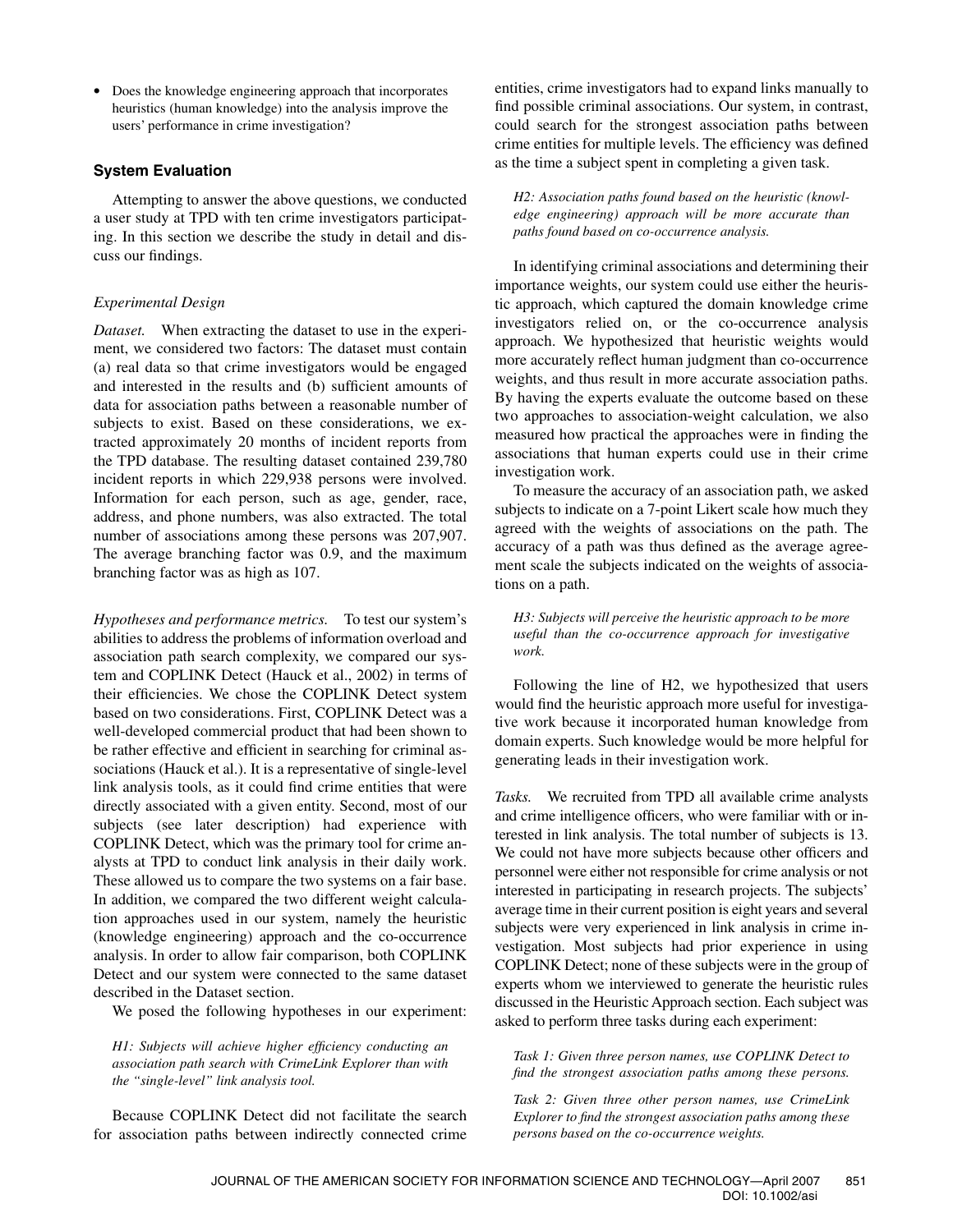*Task 3: Given the same set of person names used in Task 2, use CrimeLink Explorer to find the strongest association paths among these persons based on the association weights generated by the heuristic approach.*

Among the 13 subjects, nine of them did the tasks twice and four of them did only once, so there were 22 evaluation data in total. The four subjects, who did the tasks once, could not participate in the second evaluation due to their busy work schedules. Note that the nine subjects, who did the tasks twice, were given completely different name sets during the second evaluation even though the tasks were the same.

Based on our pilot testing with the system, we found that two-name paths would involve only single link search, which is a relatively simple task in CrimeLink Explorer, but it could be a difficult task in COPLINK Detect when there is no short path between the two person names. Also, crime analysis work often involves more than two persons in practice. On the other hand, finding the strongest path for four or more persons could be overwhelming and not practical for evaluation as too much time would be required from the subjects. Therefore, we chose to use a set of three person names in each task. Two different name sets were used for the three tasks. The tasks and name sets were assigned to the subjects in rotation in order to avoid possible training effects relating to the tasks and the data. Each name set resulted in three association paths connecting the three persons of interest and the number of intermediate links on these association paths ranged from two to five. For each name set, the co-occurrence analysis approach and the heuristic approach found the same paths. However, association weights assigned to individual links using the two approaches were quite different. For example, one of the links of interest received a low weight (14%) from the cooccurrence analysis because the corresponding two persons co-occurred only once. However, the heuristic weight was 99% because the two persons were both arrestees in a commercial house robbery case. Among the nine links on the three paths of that name set, seven links received higher weights from the heuristic approach than from the cooccurrence analysis approach.

In Tasks 2 and 3, each subject was asked to indicate for each link on an association path how much he or she agreed with the weight generated by the system. A 7-point Likert scale was used with one representing strong disagreement and seven representing strong agreement. The agreement scales on individual links were averaged for each path.

The time a subject spent on each task was recorded. The longest time a subject was allowed to complete a task was 30 minutes. Subjects were allowed to give up if they felt completely overwhelmed and were unable to continue a task.

Subjects were asked to complete a post-test questionnaire after they finished all three tasks. Questionnaire items were intended to assess subjects' perception and attitudes toward the usefulness of the system and to collect other comments.

TABLE 3. Experiment results: (a) comparing CrimeLink Explorer and COPLINKDetect;(b)comparingtheheuristicapproachandtheco-occurrence analysis approach.

(a)

| System                                         | CrimeLink<br>Explorer | <b>COPLINK</b><br>Detect | $t$ -test $p$ -value |
|------------------------------------------------|-----------------------|--------------------------|----------------------|
| Average time<br>spent (sec)                    | 36.5                  | 1416.0                   | < 0.001              |
| (b)                                            |                       |                          |                      |
| Approach                                       | Heuristic             | Concept Space            | $t$ -test $p$ -value |
| Accuracy<br>(7 is the best)                    | 4.83                  | 2.86                     | < 0.001              |
| <b>Usefulness</b><br>$(7 \text{ is the best})$ | 5.63                  | 3.84                     | 0.007                |

# **Results and Discussion**

We collected the data from the experiment and performed two-tailed *t*-tests to compare the data. The results are summarized in Table 3. In summary, all three hypotheses were supported by the *t*-tests.

## *H1: Efficiency*

H1 was supported  $(t = 15.33, p < 0.001)$ . The subjects spent an average of 1416.0 seconds finding the paths among the three persons with COPLINK Detect, while they only spent 36.5 seconds when using CrimeLink Explorer (see Table 3(a)). Most subjects were able to find direct associations of the three given person names using COPLINK Detect, but could not keep track of all the associations that could possibly be generated as they traversed into the second and third level of the search. In 10 of the 22 evaluation tests for Task 1 the subjects were not able to complete the task using COPLINK Detect within 30 minutes. The subjects in these cases indicated that they would need much more time to find and chart association paths between given person names. In contrast, all subjects could quickly find association paths for Task 2 using CrimeLink Explorer. Some of the searches were completed in as few as two seconds; none of the searches took more than 60 seconds.

This result shows that the branching factor increased the search complexity of Task 1 dramatically, making it difficult for subjects to keep track of all possible associations while manually expanding a path. However, the association path search functionality in our system automated the search process using the shortest path algorithm and significantly increased the efficiency.

#### *H2: Accuracy*

H2 was supported  $(t = 10.38, p < 0.001)$ . Table 3(b) shows that, on average, the subjects agreed with the weights calculated by the heuristic approach in Tasks 2 and 3 with a score of 4.83 out of 7, while the score is only 2.86 for the cooccurrence analysis approach. Figure 4 shows that most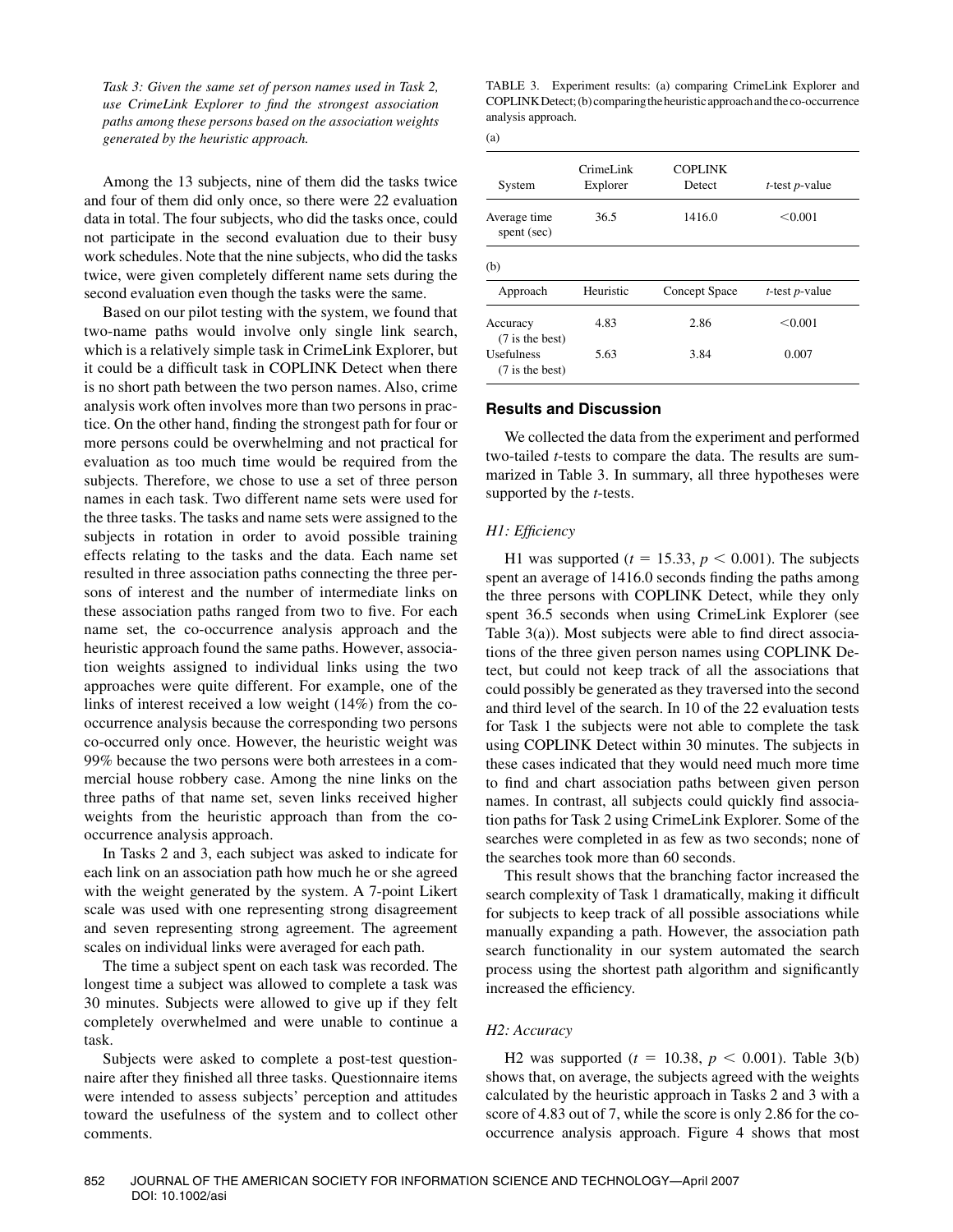

FIG. 4. Agreement differences between the co-occurrence analysis approach and the heuristic approach.

subjects consistently agreed on heuristic weights more often than co-occurrence weights. This means that heuristic weights reflect human judgment more accurately than simple co-occurrence weights, because the heuristic approach incorporates the domain knowledge of crime investigators.

## *H3: Usefulness*

H3 also was supported  $(t = 3.06, p < 0.01)$ . Subjects were asked to indicate how much they agreed that the heuristic approach or the co-occurrence analysis approach would be useful in generating investigative leads. The average agreement scales on the heuristic approach and the cooccurrence analysis approach were 5.63 and 3.84, respectively (see Table 3(b)). There were only five cases (out of 66 paths) in which the subjects assigned higher agreement scales to the co-occurrence analysis approach than the heuristic approach. One user who chose the co-occurrence analysis approach over the heuristic approach was later found to have misunderstood the question.

#### *User Feedback and Comments*

In addition to the quantitative results, we collected user feedback and comments during the experiment. In general, the subjects were satisfied with CrimeLink Explorer and provided many comments about the strength of the tool. The results are summarized as follows:

*Reducing association task complexity.* Most subjects believed that the computer automated path search was the only way they could accomplish the task in a reasonable amount of time. They indicated that searching for association paths between crime entities that were not directly connected was too difficult using single-level link analysis. When performing Task 1 using COPLINK Detect, many subjects became frustrated and made comments such as "There was no way I could keep track of all of it", or "There were too many names. I got lost." They said it would take them hours or possibly more than a day to find the paths between the persons. One analyst said she had been recently asked to find an association path between two persons. She spent many hours searching and charting links but was never able to find a significant association path because of the large number of possible associations.

*Matching expert judgment.* Subjects liked the heuristic approach more than the co-occurrence analysis approach. By considering the link information (incident type, person roles, shared phone number, and shared address) provided by the system, the subjects could evaluate how much the link weights matched their own judgment. Some subjects commented on the factor of person role combined with crime type, "That makes more sense, since it takes into account the kind of case."

*Automated system support.* All subjects expressed enthusiasm about our system. They believed that such a tool could save them a lot of time on link analysis and uncover important investigative leads. The visualization of association paths would also be very helpful for showing criminal relationships in court. Several subjects asked when they would be able to use the system for their daily work.

## *Limitations*

The current research has several limitations. First, only sets of three names were used in the experiment. The proposed methods being evaluated may perform differently if the number of names in the sets is varied, such as two-name or four-name sets. It would also be interesting to study how the systems perform at different levels of associations between the names. Another limitation is that only person names were used in this evaluation. Other entities, such as addresses and vehicles, could possibly improve performance of the systems. Lastly, the systems were only tested on the data from the Tucson Police Department. Caution needs to be used when applying the model to other datasets.

## **Conclusions and Future Work**

Link analysis faces challenges, such as information overload, association path search complexity, and reliance on domain knowledge. Several techniques were proposed in this article for automated link analysis, including co-occurrence analysis, the shortest path algorithm, and a heuristic approach that captured domain knowledge for determining importance of associations. We implemented the proposed techniques in the prototype CrimeLink Explorer system.

Our system evaluation focused on the system's efficiency, accuracy, and usefulness, all of which are desirable features of a sophisticated link analysis system. The results of our system evaluation were quite encouraging. The automated link analysis approaches applied in the research could help address the challenges of link analysis and increase the efficiency and accuracy of association path search. Specifically, the heuristic approach was preferred to the co-occurrence analysis approach, because it reflected human judgment more accurately and was more useful for uncovering investigative leads. Moreover, the shortest path algorithm greatly reduced the time crime investigators spent in association path search. Although we only use existing techniques, this research demonstrates that a combination of them can result in increased job productivity and faster crime resolution.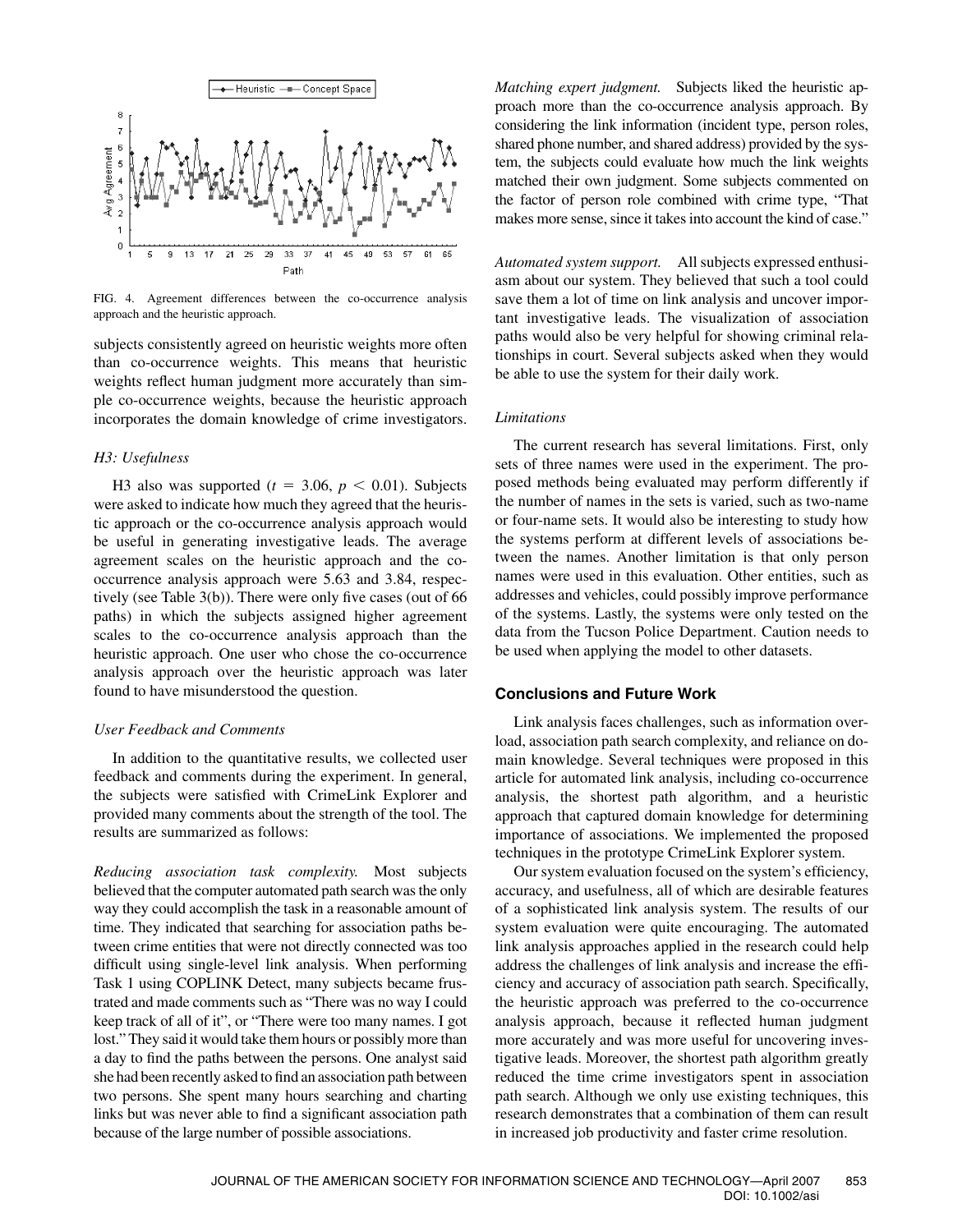One of the major contributions of the current research is the application of the shortest path algorithm, which has been used mainly in engineering problems such as circuit design, scheduling, and traffic routing, to identify important relations between people in criminal networks. We believe this has opened up some possibilities for future research in applying the algorithm in other areas of social network analysis. In addition, we proposed in this article an alternative way to incorporate human knowledge and decision rules (heuristics) into information systems. In prior knowledge engineering approaches used in information systems such as expert systems, decision rules were coded into the system and the system made a decision directly based on the decision rules. However, in CrimeLink Explorer, heuristics are encoded as relational strength between people, which is a new knowledge engineering approach. In terms of theoretical contribution, we have discussed the application and adaptation of the graph theoretical approach, the shortest path algorithm, in identifying the strongest association path in a criminal network. The model proposed also can be applied to other areas of social network analysis research, such as Internet social network study or business partner analysis.

There are several aspects of the current project that can be improved. For example, we can enhance our system such that it can handle persons whose names were not recorded in the database (e.g., for suspects with only some other attributes available). This will allow the system to find more "hidden" paths between persons that are not identifiable in the current system. It would also be interesting to investigate whether the proposed system performs well under different conditions, e.g., when different numbers of persons are involved or when asymmetric weights are used rather than the averages.

We are currently extending the heuristics to include common vehicles and common organization associates. Such heuristics would be very useful for drawing associations in crime investigations, because some criminals may drive the same vehicle or belong to the same gang. In addition, we plan to analyze the NIBRS (National Incident-Based Reporting System) data (Federal Bureau of Investigation, 1992), which captures specific information about the nature of associations between individuals involved in an incident, to validate the probability tables used in the heuristic approach. Different visualization techniques are also being investigated for improving the system (Xiang, Chau, Atabakhsha, & Chen, 2005). Lastly, we plan to deploy the final version of the CrimeLink Explorer system at the Tucson Police Department such that crime investigators can benefit from the system in solving real-world criminal cases.

## **Acknowledgments**

This project has been primarily funded by the National Science Foundation (NSF), Digital Government Program, "COPLINK Center: Information and Knowledge Management for Law Enforcement," #9983304, July 2000–June 2003 and the NSF Knowledge Discovery and Dissemination

(KDD) Initiative. We appreciate the critical and important comments, suggestions, and assistance from Detective Tim Petersen and Dr. Homa Atabakhsh. We also thank all the crime investigators and crime intelligence officers from the Tucson Police Department who participated in our user study.

## **References**

- Anderson, T., Arbetter, L., Benawides, A., & Longmore-Etheridge, A. (1994). Security works. Security Management, 38(17), 17–20.
- Badiru, A.B., & Cheung, J. (2002). Fuzzy engineering expert systems with neural network applications. New York: Wiley.
- Baldwin, B., & Bagga, A. (1998). Coreference as the foundations for link analysis over free text databases. In D. Jensen & H. Goldberg (Eds.), Artificial Intelligence and Link Analysis: Papers from the 1998 Fall Symposium (pp. 8–13). Menlo Park, CA: AAAI Press.
- Blair, D.C., & Maron, M.E. (1985). An evaluation of retrieval effectiveness for a full-text document-retrieval system. Communications of the ACM, 28(3), 289–299.
- Brin, S., & Page, L. (1998, April). The anatomy of a large-scale hypertextual Web search engine. Paper presented at the 7th International Conference on the World Wide Web, Brisbane, Australia.
- Brown, D.E., & Hagen, S. (2002). Data association methods with applications to law enforcement. Decision Support Systems 34, 369–378.
- Chau, M., Xu, J., & Chen, H. (2002, May). Extracting meaningful entities from police narrative reports. Paper presented at the 2002 Annual National Conference on Digital Government Research, Los Angeles, CA.
- Chen, H. (2005). Introduction to the special topic issue: Intelligence and security informatics. Journal of the American Society for Information Science and Technology, 56(3), 217–220.
- Chen, H., Chung, W., Xu, J., Wang, G., Chau, M., & Qin, Y. (2004). Crime data mining: A general framework and some examples. IEEE Computer, 37(4), 50–56.
- Chen, H., & Lynch, K.J. (1992). Automatic construction of networks of concepts characterizing document databases. IEEE Transactions on Systems, Man, and Cybernetics, 22(5), 885–902.
- Das-Veves, F., Fox, E.A., & Yu, X. (2005, October). Connecting topics in document collections with stepping stones and pathways. Paper presented at the 14th ACM International Conference on Information and Knowledge Management, Bremen, Germany.
- Dijkstra, E. (1959). A note on two problems in connection with graphs. Numerische Mathematik, 1, 269–271.
- Evans, J., & Minieka, E. (1992). Optimization algorithms for networks and graphs (2nd ed.). New York: Marcel Dekker.
- Federal Bureau of Investigation (1992). Uniform crime reporting handbook: National incident-based reporting system (NIBRS). Retrieved January 23, 2007, from http://www.fbi.gov/ucr/nibrs/manuals/v2all.pdf
- Fox, M.S., & Smith, S.F. (1984). ISIS: A knowledge-based system for factory scheduling. Expert Systems, 1(1), 25–49.
- Goldberg, H.G., & Senator, T.E. (1998). Restructuring databases for knowledge discovery by consolidation and link formation. In D. Jensen & H. Goldberg (Eds.), Artificial Intelligence and Link Analysis: Papers from the 1998 Fall Symposium (pp. 47–52). Menlo Park, CA: AAAI Press.
- Goldberg, H.G. & Wong, R.W.H. (1998). Restructuring transactional data for link analysis in the FinCen AI system. In D. Jensen & H. Goldberg (Eds.), Artificial Intelligence and Link Analysis: Papers from the 1998 Fall Symposium (pp. 38–46). Menlo Park: AAAI Press.
- Gordon, M., Lindsay, R.K., & Fan, W. (2002). Literature-based discovery on the World Wide Web. ACM Transactions on Internet Technology, 2(4), 261–275.
- Goyal, S.K., Prerau, D.S., Lemmon, A.V., Gunderson, A.S., & Reinke, R.E. (1985). COMPASS: An expert system for telephone switch maintenance. Expert Systems, 2(3), 112–126.
- Harper, W.R., & Harris, D.H. (1975). The application of link analysis to police intelligence. Human Factors, 17(2), 157–164.